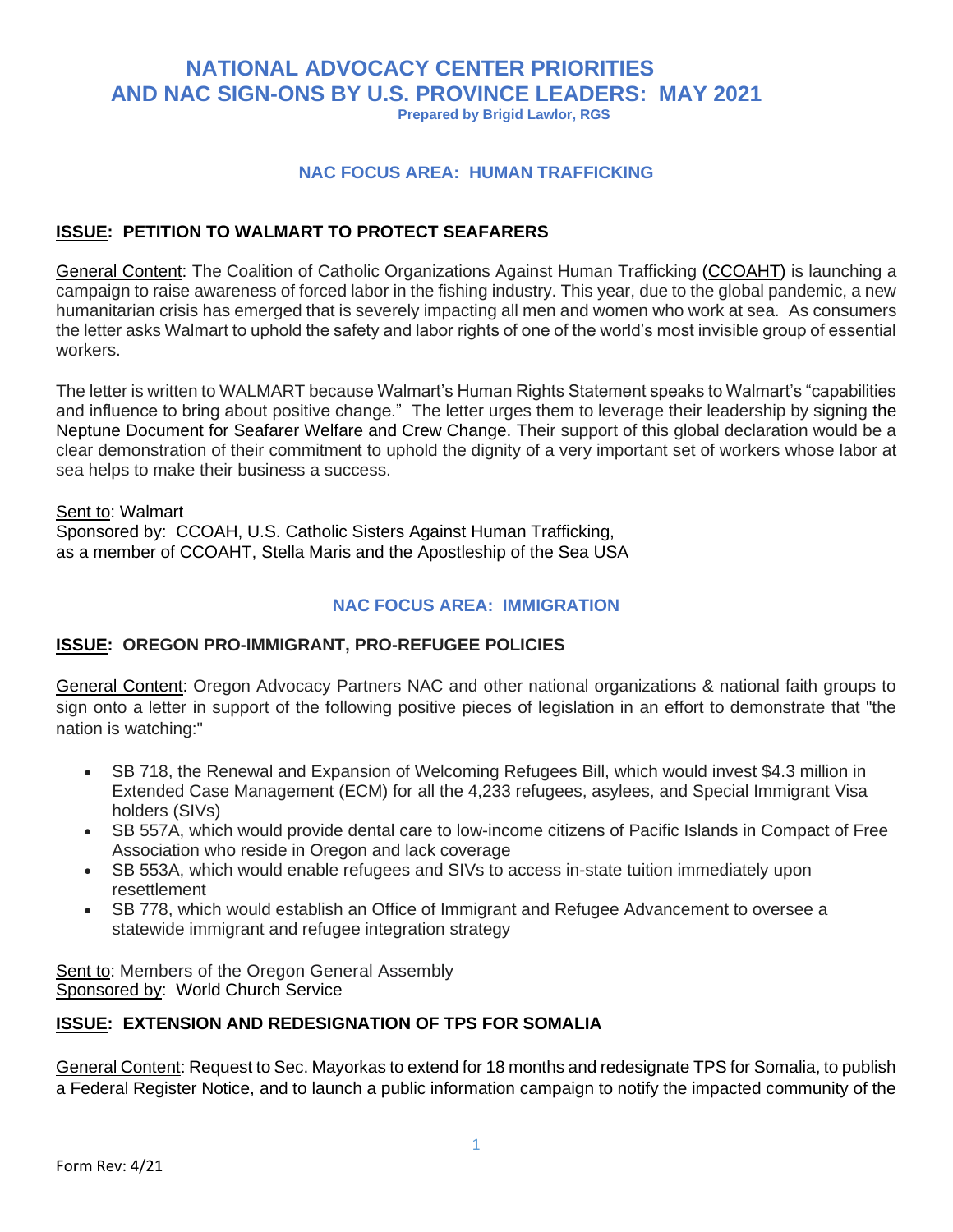decision and any actions they must take by July 19, 2021. Given the COVID- 19 pandemic, we call for at least a 180-day registration period for both current TPS holders and those who would benefit under redesignation.

Sent to: Secretary Alejandro Mayorkas, U.S. Department of Homeland Security Sponsored by: Masa Group \* Also Covid-19

## **ISSUE: PATHWAY TO CITIZENSHIP**

General Content: Request that the Biden administration prioritize the inclusion of a pathway to citizenship for immigrant youth, Deferred Action for Childhood Arrivals (DACA) recipients, Temporary Protected Status (TPS) holders, essential workers, and their families, in the next economic recovery legislation that moves forward via budget reconciliation.

Sent to: President Joseph R. Biden, Jr., Vice President Kamala Harris, Senate Majority Leader Chuck Schumer, Speaker of the House Nancy Pelosi Sponsored by: CLASP

## **ISSUE: POLICY PRINCIPLES TO ADVANCE THE WELLBEING OF CHILDREN**

General Content: Sign on to a set of policy principles to advance the wellbeing of children of immigrants in the United States, which will be featured in CTAN's June 14<sup>th</sup> My Immigrant Family launching event. The policy principles include a path to citizenship; advancement of the health, educational success, and economic security of children and their families; and promotion of child wellbeing and family unity in immigration policy.

Sent to: President Joseph R. Biden, Jr., Vice President Kamala Harris, Senate Majority Leader Chuck Schumer, Speaker of the House, Rep. Nancy Pelosi Sponsored by: CLASP

#### **ISSUE: APPROPRIATIONS FOR ASYLUM SEEKER CASE MANAGEMENT & BORDER SHELTER PROGRAMS**

General Content: Senator Markey is leading an FY 2022 approps dear colleague supporting our community's requests for asylum seeker case management as well as border shelter pilot programs funded by the Office of Refugee Resettlement (ORR) - in addition to a funded study.

Sent to: Sen. Patty Murray, Chair and Sen. Roy Blunt, Ranking Member - Senate Appropriations Committee, Subcommittee on Labor, Health and Human Services, Education, and Related Agencies Sponsored by: Church World Service

## **ISSUE: PARDON PROCESS MUST ALSO INCLUDE IMMIGRATION**

General Content: Letter urging the President to adopt a pardon process that includes immigration. President Biden is developing a pardon process that focuses on racial equity. Organizations working at the intersection of the immigration and criminal legal systems, welcome this news, and at the same time think it critical to highlight that this process must include immigration from the beginning. Immigration, too, is a racial justice issue, and must be integrated into the administration's work in this area. Previous criminal justice reforms have frequently left immigrants behind in ways that have undermined the purpose of these processes. For example, in 2015, when the U.S. Sentencing Commission revised the guidelines for certain drug crimes, nearly 6,000 people were released early as a result. Almost 20% of those people were noncitizens; instead of walking out on the street to rejoin their families and communities, they were transferred directly to ICE custody and deported.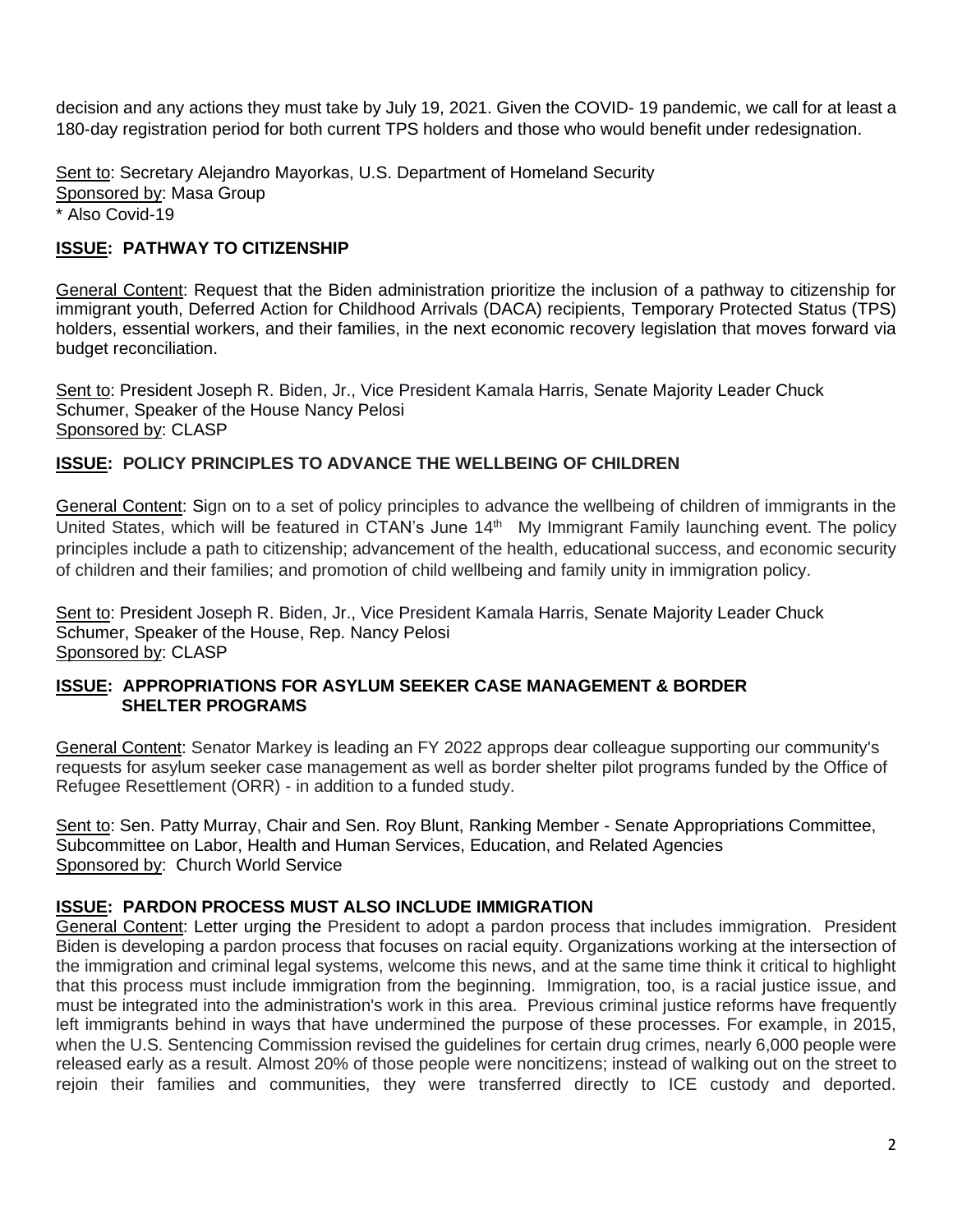Sent to: The White House, Susan Rice, *Director, Domestic Policy Council,* Dana Remus, *White House Counsel,*  Danielle Conley, *Deputy Counsel, Office of White House Counsel,* Tona Boyd, *Special Counsel, Office of White House Counsel,* Lauren Moore, *Associate Counsel, Office of White House Counsel,* Sponsored by: BAJI, National Immigration Project, and the National Immigrant Justice Center. \* Also Racism

## **ISSUE:**

General Content: Letter led by the No Muslim Ban Ever Campaign, ACLU, and Asian Americans Advancing Justice urging the administration to provide relief to those harmed by the Muslim and African Bans. The administration needs to take steps to address the harm caused by the Muslim and African Bans. They need to redress the harm for those that received visa denials before January 20, 2020, provide guidance to the communities that were denied visas, create a process for diversity lottery visa winners during the period of the bans, and restore consular services.

Sent to: President Biden Sponsored by: No Muslim Ban Ever Campaign, ACLU, and Asian Americans Advancing Justice, National Immigration Law Center \* Also Racism

## **NAC FOCUS AREA: POVERTY**

## **ISSUE: LONG-TERM HOUSING SOLUTIONS**

General Content: The letter calls for new investments in rent assistance, expanding the supply of affordable homes, ensuring emergency rental assistance, and expanding renter protections! Nationwide, there is a shortage of nearly 7 million affordable and available homes for the lowest income renters. As rents continue to rise and wages remain stagnant, there are now zero counties in the U.S. where a minimum wage earner working full-time can afford a two-bedroom apartment. There are numerous proven solutions that can address the affordability crisis, but current funding levels from Congress leave 3 out of 4 eligible households receiving no assistance at all.

Sent to: Members of Congress Sponsored by: National Low-Income Housing Coalition

## **ISSUE: PREGNANT WORKERS FAIRNESS ACT OF 2021 (H.R. 1065))**

General Content: Last year, US Provinces and NAC signed on to a similar version of the bill. It has returned to the House with a new number. PWFA would ensure that pregnant workers can continue safely working to support their families during their pregnancy by requiring employers to provide reasonable, temporary accommodations to pregnant workers so that they can remain in the workforce throughout their pregnancy.

Sent to: House of Representatives Sponsored by: Religious Action Center of Reform Judaism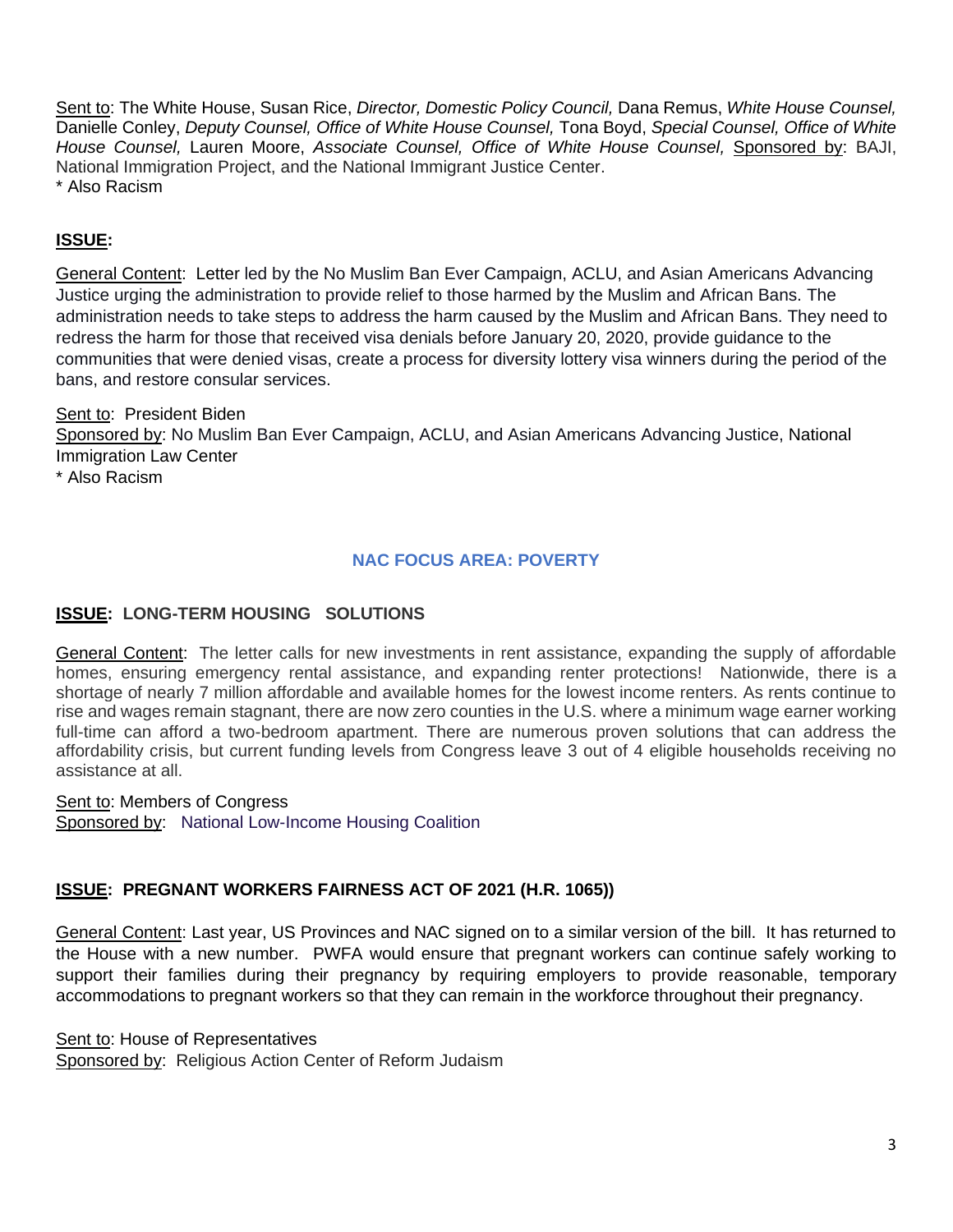### **ISSUE: MEDICAID HOME AND COMMUNITY-BASED SERVICES (HCBS)**

General Content: Letter and documentation for recommendations to expand access to Medicaid Home and Community-Based Services (HCBS) AND address the needs of the direct care workforce that provides those services. President Biden included a \$400 billion investment in these areas, it is important to show a broad base of support for this policy and this desperately needed funding.

Sent to: White House and Congress Sponsored by: The Arc

### **ISSUE: WALL STREET TAX ACT OF 2021**

General Content: Letter urging Members of the House of Representatives to cosponsor the Wall Street Tax Act of 2021 introduced by Rep. Peter DeFazio (D-Ore.). In the face of the current COVID-19 pandemic and the economic suffering it has caused across the country, it is a grave injustice that Wall Street's profits are soaring. Reinstating a Wall Street tax, also called a financial transaction tax (FTT), in the U.S. is an important step toward having Wall Street pay more of its fair share of taxes. While creating significant revenues, it would help reduce financial sector risk and volatility, reorienting Wall Street's focus away from speculation toward long-term investments that support Main Street businesses. Additionally, it is one way to begin to take on the rampant economic inequality in America.

Many families are still struggling to regain their footing even more than a decade after the 2008 financial crisis, and the current COVID-19 economic crisis has further entrenched financial insecurity for some. This is especially true for communities of color. A financial transaction tax could play a role in addressing the nation's deep racial wealth inequality. As a result of public policies that systematically excluded Black, Latino, and other families of color from wealth-building opportunities that benefit White families, stock ownership is extremely racially skewed. In 2019, 92.1% of corporate equity and mutual fund value was owned by White households, while Black and Hispanic households each owned less than 2% of the total value. Yet people of color are often the hardest hit when Wall Street speculation undermines good jobs and drives productive investment out of communities. By redirecting resources from short-term speculation to investments in the real economy, a financial transaction tax would be a force for greater equity for Americans of all backgrounds.

Sent to: Members of the House of Representatives Sponsored by: Public Citizen's Congress Watch \* Also RACISM, COVID-19

### **NAC FOCUS AREA: U.S. POLICIES THAT AFFECT GOOD SHEPHERD MISSION IN OTHER COUNTRIES**

## **ISSUE: GLOBAL FRAGILITY STRATEGY**

General Content: The goal of this letter is to demonstrate broad support among the GFA Coalition and to urge recently confirmed USAID Administrator, Ambassador Samantha Power to address the delays in finalizing the Global Fragility Strategy and selecting the priority countries/regions.

Sent to: USAID Administrator, Ambassador Samantha Power Sponsored by: Alliance for Peacebuilding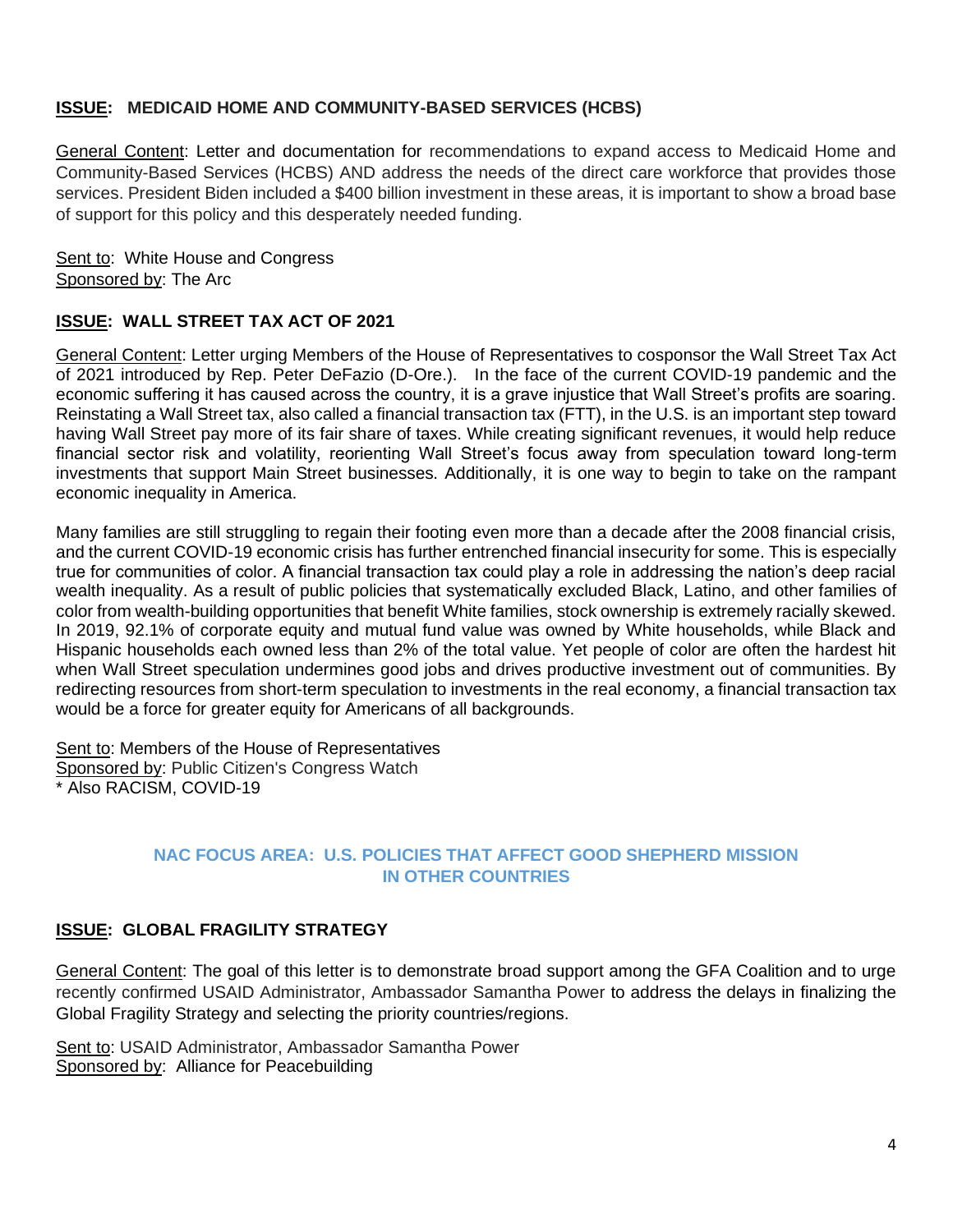## **ISSUE: FIX UNEMPLOYMENT INSURANCE**

General Content: Over the last few weeks as many governors have announced they will prematurely cut off federal unemployment benefits, leaving millions of women – and the families who depend on them – without adequate income as they search for work. Women account for 55.1% of net job loss since February 2020, and nearly 1 in 18 (5.6%) women ages 20 and over were unemployed in April 2021. Reported unemployment rates do not capture people who have left the labor force entirely, as they are no longer counted among those who are unemployed. This includes the nearly 2 million women who have left the labor force since February 2020, many of whom were pushed out due to caregiving responsibilities. The COVID-19 stimulus packages included desperately needed supports for the UI system, which allowed millions to survive during the pandemic and stimulated the economy, but also laid bare the long-simmering problems in the system, including outdated eligibility, inadequate benefit levels, and rickety administration and technology.

Sent to: Members of Congress Sponsored by: National Women's Law Center \* Also COVID-19

## **ISSUE: CHILDREN'S HEALTH INSURANCE PROGRAM (CHIP)**

General Content: Letter urging Congress to make the Children's Health Insurance Program (CHIP) permanent for over 9 million children and hundreds of thousands of pregnant women who rely on CHIP for their coverage.

Sent to: Members of Congress Sponsored by: First Focus Campaign for Children

#### **ISSUE: PRICING REFORM AND MEDICARE IMPROVEMENT AND EXPANSION IN AMERICAN FAMILIES PLAN**

General Content: Letter calling on the Biden Administration and Congress to include Medicare drug price negotiation in the American Families Plan package and to reinvest significant savings from negotiations in the Medicare program, alongside other critical investments in health equity, coverage, and affordability. By using the savings to improve dental, vision, and hearing services, capping out-of-pocket costs, lowering the Medicare eligibility age, and taking other bold steps to improve our nation's health, the Biden administration and Congress would be delivering on key promises and improving the lives of millions. The American Families Plan must center the needs and priorities of BIPOC communities and expanding Medicare would help to increase coverage and access to care for communities of color who are disproportionately uninsured or underinsured.

Sent to: Majority Leader Schumer and Speaker Pelosi Sponsored by:

\* Also Racism

## **ISSUE: FY 2022 Labor-HHS-Education Bill 302(b)**

General Content: Without a substantial increase in the Subcommittee's allocation, it will be impossible to support the President's request for new investments in important initiatives such as: public health emergency preparedness and infectious disease surveillance; targeting efforts to reduce maternal mortality rates among women of color; overcoming disruptions in learning disproportionately affecting students of color, with disabilities, and with low incomes; continuing to improve college affordability and completion; responding to the opioid epidemic; improving mental health services; and achieving the intended innovation of the bipartisan Workforce Innovation and Opportunities Act. We urge you to commit to improving the lives of Americans by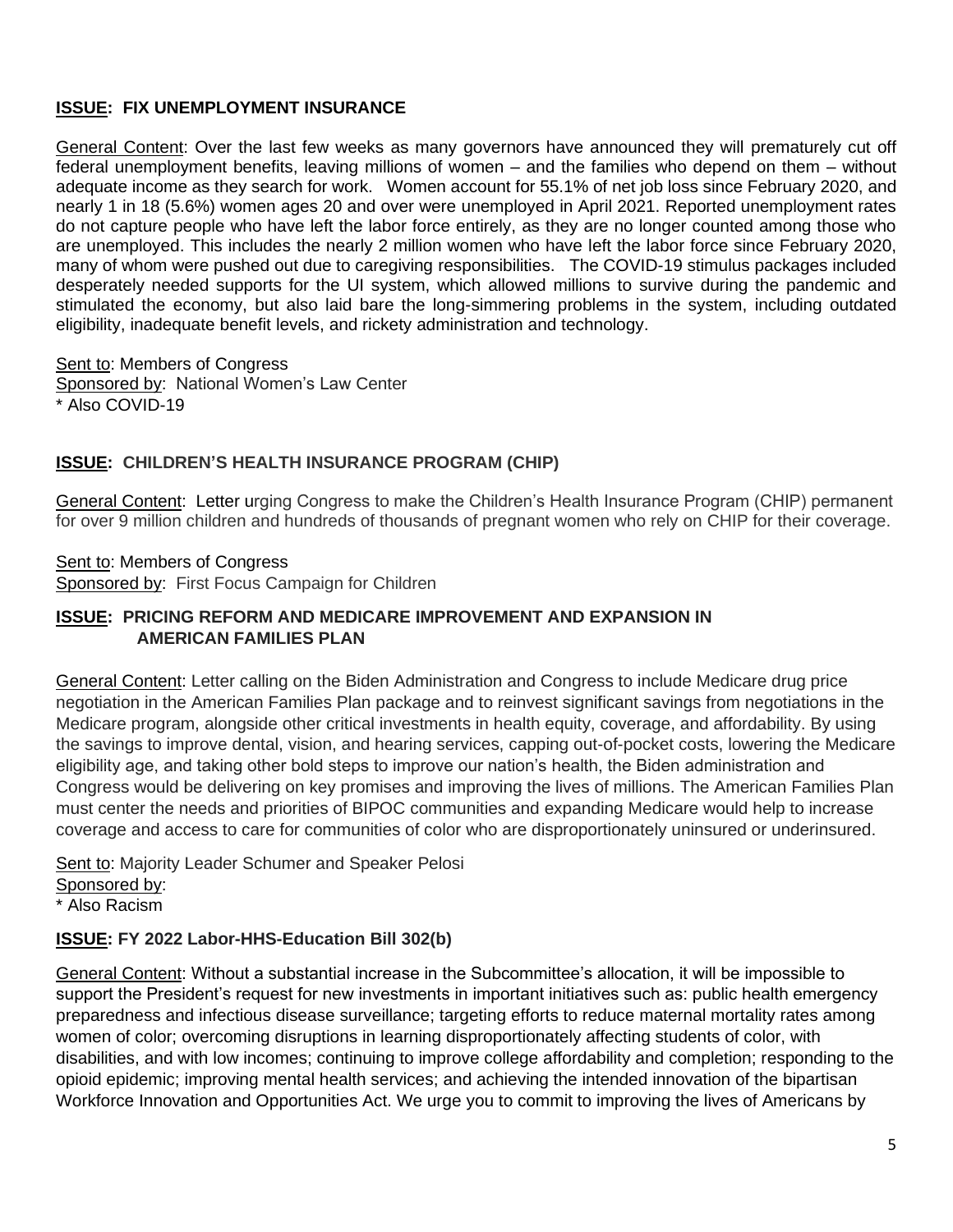significantly boosting the allocation for the Labor-HHS-Education bill for FY 2022 at least to match the President's request in order to provide needed services for the American public.

Sent to: Sen. Patrick Leahy, Sen. Richard Shelby, Senate Appropriations Committee; Rep. Rosa DeLauro, Rep. Kay Granger cc: Chairs and Ranking Members, House and Senate Labor-HHS-Education Appropriations Subcommittee

Sponsored by: Coalition on Human Need, [Coalition for Health Funding,](https://u21316739.ct.sendgrid.net/ls/click?upn=n0h1zRv9K2FqtVgYytK3TdVOQ-2F-2BPLVN6IWxtTfSnvoJ-2BtG5jrZaiuG-2B3yhRILcvlutxJ_Nl9xgBVJ39OEQwulyXZJ1-2BnrHERZBjtcaz18t7-2B3CtDIfcHGaC3hZJ-2BhxFpgWw1oQyBbGUIYpg48y53EbW248RhA-2B0sPmAuRiqlaCcf3Ylorwv-2BVczKufLClntjdY71pkVD6eUQiq-2BkmeNEEuWC61RGFFpjRyw-2FKRdqUU1AOmZPhPYEKDHZ-2B5yx6Xnono1s4tKWgX30tEUJ6jLuv2uXOauR2kvbkrXUtrIkdwR4g8QA-3D) [Committee for Education Funding](https://u21316739.ct.sendgrid.net/ls/click?upn=n0h1zRv9K2FqtVgYytK3TUzK7x1kgSOzKsa2jMG-2BiLs-3DgrIA_Nl9xgBVJ39OEQwulyXZJ1-2BnrHERZBjtcaz18t7-2B3CtDIfcHGaC3hZJ-2BhxFpgWw1oQyBbGUIYpg48y53EbW248U8T-2Bfiq9q-2FE-2F0Hx5I3fOntbZplcm-2BzW854z9McELUrGpT08-2Bu1NrTB0v6uHqAiQ2uHuxVVFDm-2B-2Bz051InHD9UOPJBFpXYQ39KIHhZDImvN6q80qWZiTg1ARCUhfTJYXapplVZy5996M5HSZBjbRAJA-3D)  [\(CEF\),](https://u21316739.ct.sendgrid.net/ls/click?upn=n0h1zRv9K2FqtVgYytK3TUzK7x1kgSOzKsa2jMG-2BiLs-3DgrIA_Nl9xgBVJ39OEQwulyXZJ1-2BnrHERZBjtcaz18t7-2B3CtDIfcHGaC3hZJ-2BhxFpgWw1oQyBbGUIYpg48y53EbW248U8T-2Bfiq9q-2FE-2F0Hx5I3fOntbZplcm-2BzW854z9McELUrGpT08-2Bu1NrTB0v6uHqAiQ2uHuxVVFDm-2B-2Bz051InHD9UOPJBFpXYQ39KIHhZDImvN6q80qWZiTg1ARCUhfTJYXapplVZy5996M5HSZBjbRAJA-3D) and [Campaign to Invest in America's Workforce](https://u21316739.ct.sendgrid.net/ls/click?upn=n0h1zRv9K2FqtVgYytK3TTmklSFV29xnw4Zd0WoMMe0jZlPYkeQE2-2BDTIB6o6eHs0R3t_Nl9xgBVJ39OEQwulyXZJ1-2BnrHERZBjtcaz18t7-2B3CtDIfcHGaC3hZJ-2BhxFpgWw1oQyBbGUIYpg48y53EbW248UWAKy6MsMPiwG-2BukHtw-2B6PhfORYAFEINCCU97VOGPDbKFzA85cezEvXdDTbB6JTCqHJ2vuzjxWEQBS8NLm-2FNbKgp-2FcW0aeEklx8nOaNwDSFw-2FB4PCILZinj-2BIzi1VBM2iXMfjqzCIWBRTY4wWn-2BJfk-3D) -

\* Also COVID-19, Racism

# **OTHER RELATED AREAS**

#### **ISSUE: THE UN HUMAN RIGHTS COUNCIL'S ROLE TO ENSURE EFFECTIVE ACCOUNTABILITY AND FOLLOW-UP TO HRC RESOLUTION 43/1**

General Content: Follow-up to OHCHR report on systemic racism and police violence letters (2) addressed to the U.N. High Commissioner for Human Rights and to Ministers of Foreign Affairs of African States urging them to support the demands made by families of victims of police violence, civil society organizations and UN Special Procedures in June 2020.

Sent to: UN High Commissioner for Human Rights and to Ministers of Foreign Affairs of African States (after consultation with GSIJPO) Sponsored by: American Civil Liberties Union \* Also RACISM

## **ISSUE: VOTING RIGHTS APPROPRIATIONS**

General Content: Letter urging House/Senate Sub Committees on Appropriations to designate increased funding for DOJ's Civil Rights Division for the addition of positions in the Voting Section to enforce the Voting Rights Act's protections against discrimination in elections. As advocates for full and equal participation in American democracy, we are alarmed by the accelerating adoption of state and local policies that make voting disproportionately more difficult for members of communities that have historically been the subject of blatant and targeted disenfranchisement efforts. There is no other entity that can as ably represent the interests of voters of color and voters from language minority communities with the authority, expertise, and deep resources available to DOJ, and so we call on Members of Congress to ensure that the agency has what it needs to rise to the present challenge and preserve the broad access to the ballot that our foundational civil rights laws promise.

Sent to: House/Senate Appropriations Subcommittees on Commerce-Justice-Science Sponsored by: Anti-Defamation League \* Also Racism

## **ISSUE: RENEWABLE ENERGY STANDARD (RES)**

General Content: Letter calling on Congress to pass a Renewable Electricity Standard (RES) in the infrastructure package that rejects gas and other false climate solutions. The climate emergency and rising energy injustice demand bold and just solutions. The Clean Electricity Standard (CES) outlined in recent bills like the CLEAN Future Act isn't it. CES proposals like this cement the fossil fuel industry's stronghold by including fracked gas and carbon capture. This would exacerbate climate injustice throughout the country. Instead, a RES will achieve 100% renewable energy by 2030 and advance proven renewable energy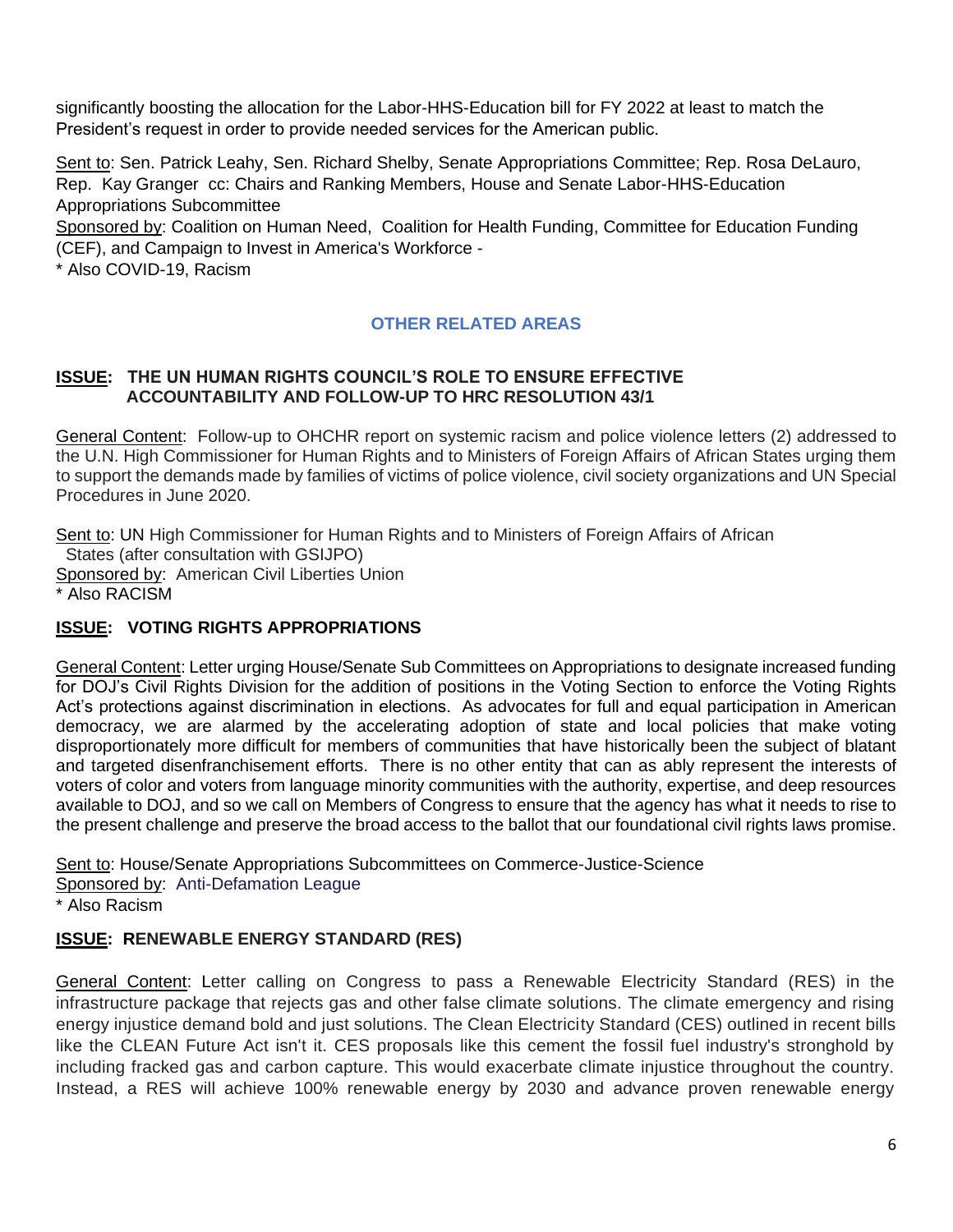technologies like solar and wind while also excluding gas, CCS, biomass, and nuclear. A RES is the way forward towards the just energy future all deserve.

Sent to: Members of Congress Sponsored by: Center for Biological Diversity - Energy Justice Program \* Also Environmental Degradation

## **ISSUE: JUSTICE IN POLICING ACT OF 2021.**

General Content: Letter seeing to advance civil rights and government accountability urging an end qualified immunity and restore the full force of our civil rights laws that provide accountability when government officials deprive individuals of their rights. The letter It connects the 14th Amendment to USC 42 Section 1983 which was enacted to further protect communities of color and vulnerable populations from violations of constitutional rights by government officials. It also rightly points out that JPA only reforms qualified immunity (QI) allowing cases to move forward only against state and local law enforcement not other government officials like correctional officers.

Sent to: Sen Charles Schumer, Majority Leader and Sen. Mitch McConnell, Minority Leader Sponsored by: Constitutional Accountability Center

\* Also Racism & Violence

#### **ISSUE: GEORGE FLOYD JUSTICE IN POLICING ACT (HR 1280) – SENATE IMPROVEMENT**

General Content: Letter urging the Senate improve upon the House passed George Floyd Justice in Policing Act (HR 1280), as the Senate prepares to introduce their own version of the bill. At this most critical time, weeks after a jury found Derek Chauvin guilty of murdering George Floyd, and in the wake of several law enforcement caused fatalities of people of color within less than a month's time, including Daunte Wright, Adam Toledo, Ma'Khia Bryant, Mario Gonzalez and Andrew Brown Jr., to demand the Senate make meaningful improvements to the House-passed George Floyd Justice in Policing Act (JPA),2 as a bipartisan group of legislators look to advance a version of the JPA with deliberate speed. Ten amendments are included.

Sent to: Senator Durbin, Senator Booker, Senator Scott, Senator Graham, and Congresswoman Bass, CC: Speaker Pelosi, Leader McCarthy, Majority Leader Schumer, Minority Leaders McConnell, CBC Chair Representative Joyce Beatty

Sponsored by: The Law Enforcement Reform Working Group (LERWG) of the Justice Roundtable \* Also Racism, Poverty, Violence

## **ISSUE: STATEHOOD FOR WASHINGON, DC**

General Content:Leaders from many faiths in and around Washington D.C. have come together to advocate for D.C. to become the 51<sup>st</sup> state in our nation. We joined in a call to give the residents of D.C. voting representation in Congress and the full rights of statehood. We believe that statehood for D.C. would go a long way to undoing this grave injustice of disenfranchisement that is rooted in racism. The District of Columbia has a population of 712,000 more than Wyoming (572,000) or Vermont (627,000); and almost as much as Alaska (730,000) and North Dakota (760,000) but lacks full representation in Congress despite paying full federal taxes. Legislation for D.C. Statehood passed the U.S. House of Representatives on April 22<sup>nd</sup> and is now headed for consideration in the U.S. Senate.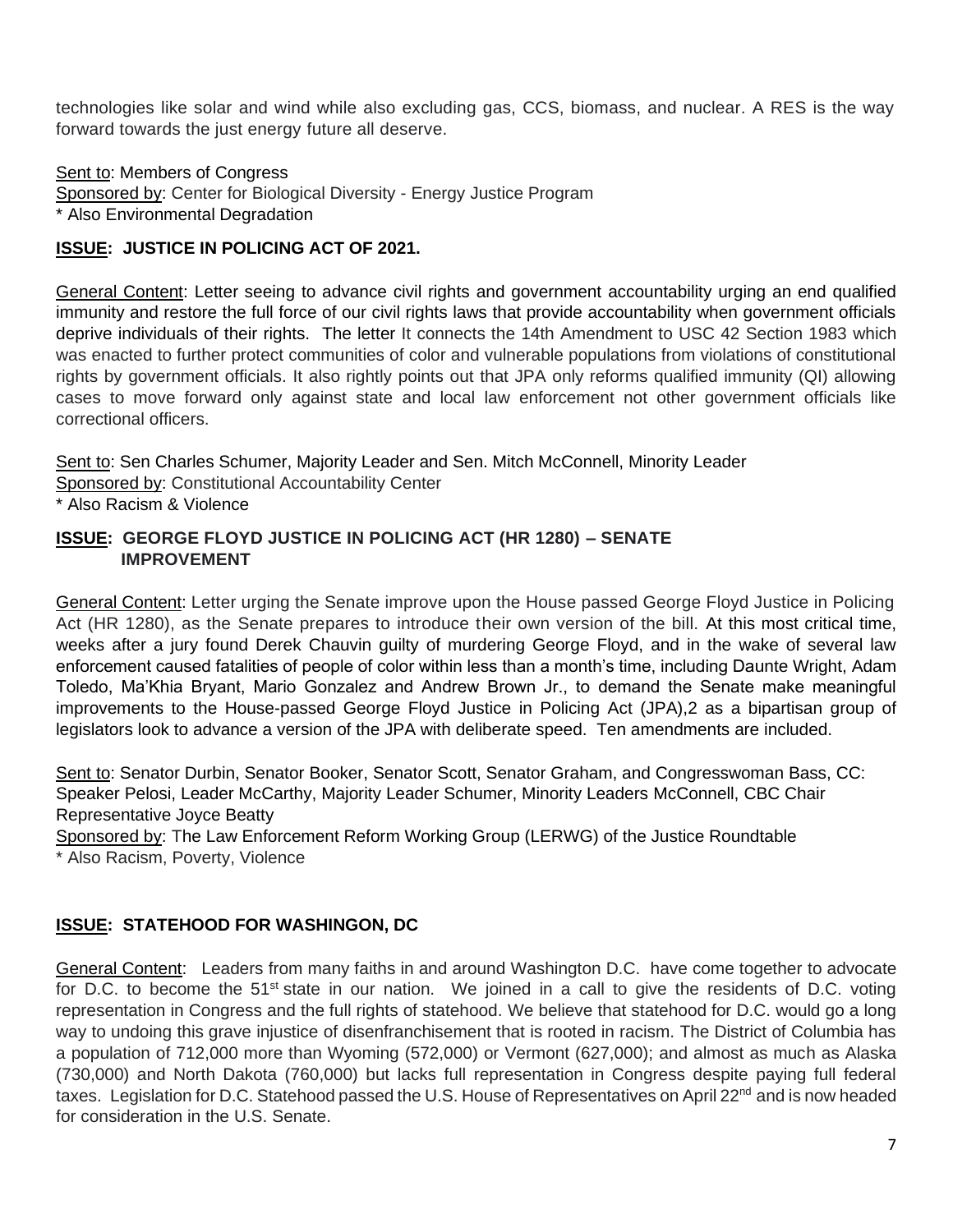Sent to: Senators Schumer (Majority Leader) and McConnell (Minority Leader); cc: Sen. Gary Peters Chair, Senate Homeland Security & amp; Governmental Affairs Committee and Sen. Rob Portman Ranking Member, Senate Homeland Security & Governmental Affairs Committee Sponsored by:Franciscan Action Network \* Also Racism

**Explanation of RELATED AREAS (Root Causes, implicated in the Concern, or Current Situation)** These would generally be contained within a FOCUS AREA listed above and noted to assist NAC with statistics for grant writing, etc. **COVID-19, ENVIRONMENTAL DEGRADATION, FAMILIES, RACISM, VIOLENCE, OTHER**

### **STATEMENTS**

#### **Joint Statements with other Advocacy Organizations**

#### **ISSUE: STRENGTHEN AMERICA'S VALUE AND ECONOMY (SAVE) FOR ALL PRIORITIES**

For a decade, Strengthening America's Values and Economy (SAVE) for All has been a campaign to bring advocates together to fight to transform our nation's priorities. Now, when the Biden Administration has proposed plans to dramatically reduce poverty, create good jobs, and invest in our future, we have updated the SAVE for All statement to help with this once-in-a-generation effort. SAVE for All is based on four key points:

- Protect and Empower People with Low Incomes
- Promote Job Creation and Strengthen the Green Economy
- Require the Wealthy and Corporations to Pay Their Fair Share of Taxes
- Cut Wasteful Spending in the Pentagon and Elsewhere

To be used in meetings with legislators at State and Federal Levels

Sponsored by: SAVE Lobby Working Group**,** NETWORK & Coalition on Human Needs

#### **ISSUE: TO CONDEMN ISRAELI GOVERNMENT PLANS TO FORCIBLY DISPLACE PALESTINIANS IN OCCUPIED EAST JERUSALEM**

A call on the administration to uphold international law and act in accordance with the urgency of the moment to intervene and prevent the Israeli government's forced displacement of thousands of Palestinians. A support for the demands listed in a recent letter led by Congresswoman Marie Newman (IL-03) and signed by members of Congress calling for the Biden administration to:

- 1. Immediately send the strongest possible diplomatic message to Israel to desist from its plans to demolish Palestinian homes in Al-Bustan and evict Palestinians from their homes in Sheikh Jarrah;
- 2. Publicly reiterate that U.S. policy opposes Israel's demolition of Palestinian homes in East Jerusalem and that East Jerusalem is Occupied Territory under international law;
- 3. Undertake an expeditious review of previous Congressional requests that the State Department investigate whether Israel's demolition of Palestinian homes with U.S. weapons violates the Arms Export Control Act (AECA);
- 4. If Israel proceeds with its plans to demolish Palestinian homes in Al-Bustan and evict Palestinian residents from their homes in Sheikh Jarrah, then the U.S. Embassy to Israel should send observers to document Israel's forced displacement of Palestinians, including details on the military units involved in